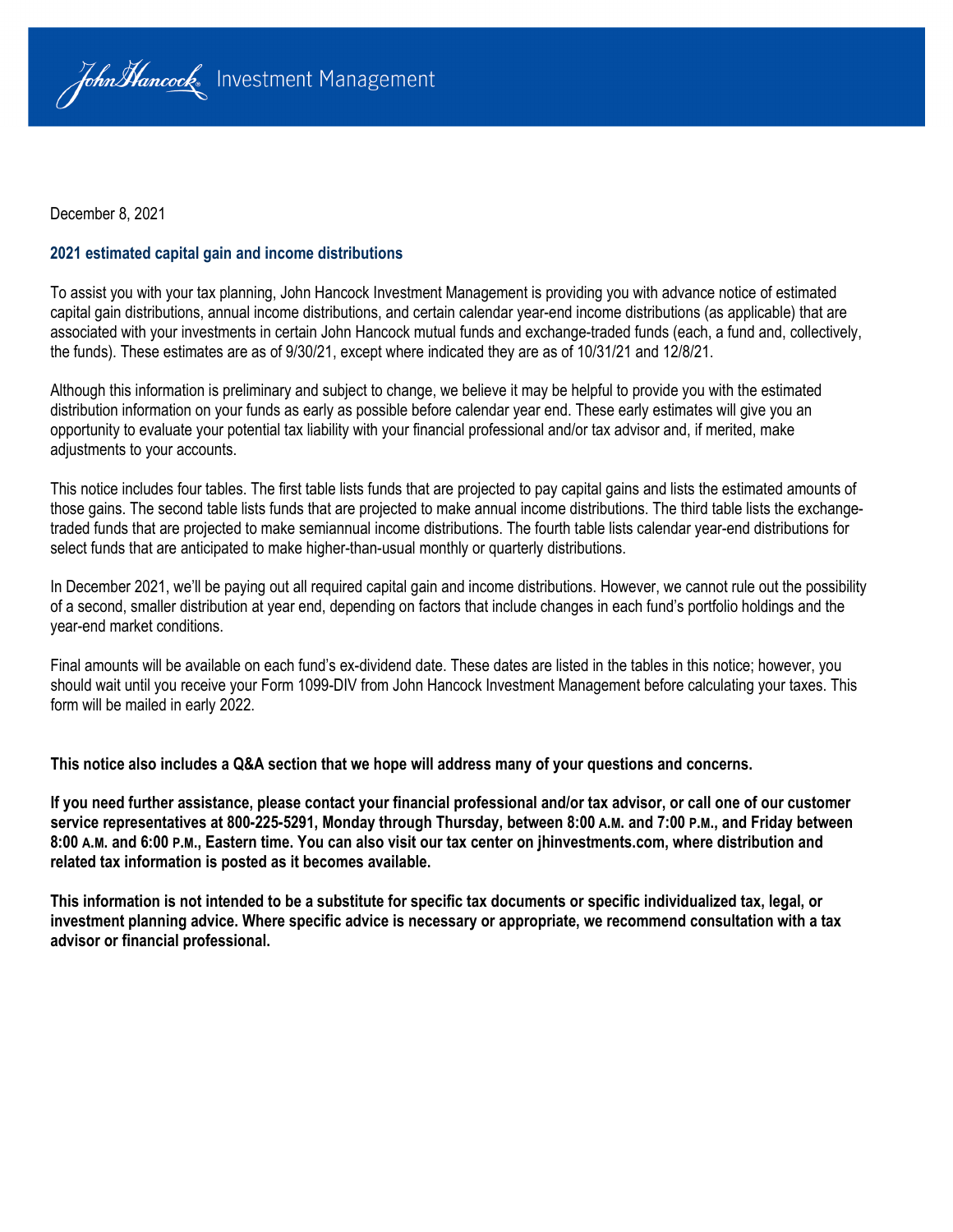# **Estimated capital gain distributions as of 9/30/21 share price.**

|                                                                        | Per share<br>short-term<br>capital<br>gain range (\$) | Short-term<br>capital gain as<br>% of share price | Per share long-<br>term capital<br>gain range (\$) | Long-term<br>capital gain as<br>% of share price | Record<br>date | Ex-date              | Payable<br>date      |
|------------------------------------------------------------------------|-------------------------------------------------------|---------------------------------------------------|----------------------------------------------------|--------------------------------------------------|----------------|----------------------|----------------------|
| <b>U.S. EQUITY FUNDS</b>                                               |                                                       |                                                   |                                                    |                                                  |                |                      |                      |
| John Hancock Blue Chip Growth Fund*                                    | $0.30 - 0.45$                                         | $0.48 - 0.72$                                     | $8.40 - 8.90$                                      | 13.39-14.19                                      | 12/16/21       | 12/17/21             | 12/20/21             |
| John Hancock Classic Value Fund                                        |                                                       |                                                   |                                                    |                                                  | 12/16/21       | 12/17/21             | 12/20/21             |
| John Hancock Disciplined Value Fund*                                   | $0.15 - 0.25$                                         | $0.61 - 1.01$                                     | $3.05 - 3.45$                                      | 12.31-13.92                                      | 12/16/21       | 12/17/21             | 12/20/21             |
| John Hancock Disciplined Value Mid Cap Fund                            | $0.20 - 0.35$                                         | $0.73 - 1.28$                                     | $1.45 - 1.75$                                      | 5.29-6.39                                        | 12/16/21       | 12/17/21             | 12/20/21             |
| John Hancock Equity Income Fund*                                       | $0.15 - 0.25$                                         | $0.70 - 1.16$                                     | $1.35 - 1.55$                                      | $6.28 - 7.21$                                    | 12/16/21       | 12/17/21             | 12/20/21             |
| John Hancock Financial Industries Fund*                                | $0.40 - 0.50$                                         | $1.76 - 2.20$                                     | $3.80 - 4.10$                                      | 16.69-18.00                                      | 12/16/21       | 12/17/21             | 12/20/21             |
| John Hancock Fundamental All Cap Core Fund                             | $0.10 - 0.20$                                         | $0.33 - 0.66$                                     | $1.20 - 1.40$                                      | 3.94-4.60                                        | 12/16/21       | 12/17/21             | 12/20/21             |
| John Hancock Fundamental Large Cap Core Fund                           | $0.00 - 0.05$                                         | $0.00 - 0.07$                                     | 5.50-6.00                                          | 7.37-8.04                                        | 12/16/21       | 12/17/21             | 12/20/21             |
| John Hancock New Opportunities Fund                                    | $0.20 - 0.35$                                         | $0.61 - 1.07$                                     | $2.00 - 2.40$                                      | $6.12 - 7.35$                                    | 12/16/21       | 12/17/21             | 12/20/21             |
| John Hancock Regional Bank Fund                                        | $0.02 - 0.07$                                         | $0.06 - 0.22$                                     | $1.15 - 1.30$                                      | $3.55 - 4.01$                                    | 12/16/21       | 12/17/21             | 12/20/21             |
| John Hancock Small Cap Core Fund                                       | $0.55 - 0.70$                                         | $3.07 - 3.90$                                     | $1.25 - 1.50$                                      | $6.97 - 8.36$                                    |                |                      |                      |
|                                                                        |                                                       |                                                   |                                                    |                                                  | 12/16/21       | 12/17/21             | 12/20/21             |
| John Hancock Small Cap Growth Fund*                                    | $0.90 - 1.05$                                         | 3.35-3.91                                         | 5.75-6.20                                          | 21.42-23.10                                      | 12/16/21       | 12/17/21             | 12/20/21             |
| John Hancock Small Cap Value Fund*                                     | $0.90 - 1.10$                                         | 3.78-4.62                                         | $1.50 - 1.70$                                      | $6.30 - 7.13$                                    | 12/16/21       | 12/17/21             | 12/20/21             |
| John Hancock U.S. Global Leaders Growth Fund                           | 2.60-2.90                                             | $3.47 - 3.87$                                     | $3.10 - 3.50$                                      | 4.14-4.67                                        | 12/16/21       | 12/17/21             | 12/20/21             |
| John Hancock U.S. Growth Fund*                                         | $0.85 - 1.00$                                         | $3.20 - 3.77$                                     | $2.60 - 2.85$                                      | 9.79-10.73                                       | 12/16/21       | 12/17/21             | 12/20/21             |
| *These funds are as of 10/31/21.                                       |                                                       |                                                   |                                                    |                                                  |                |                      |                      |
| <b>INTERNATIONAL EQUITY FUNDS</b>                                      |                                                       |                                                   |                                                    |                                                  |                |                      |                      |
| John Hancock Disciplined Value International Fund                      |                                                       |                                                   |                                                    |                                                  | 12/16/21       | 12/17/21             | 12/20/21             |
| John Hancock Emerging Markets Fund                                     |                                                       |                                                   |                                                    |                                                  | 12/16/21       | 12/17/21             | 12/20/21             |
| John Hancock Emerging Markets Equity Fund                              | $0.09 - 0.19$                                         | $0.63 - 1.33$                                     | $1.35 - 1.60$                                      | $9.44 - 11.19$                                   | 12/16/21       | 12/17/21             | 12/20/21             |
| John Hancock Fundamental Global Franchise Fund                         | $0.40 - 0.55$                                         | 2.88-3.96                                         | $0.70 - 0.90$                                      | $5.04 - 6.49$                                    | 12/16/21       | 12/17/21             | 12/20/21             |
|                                                                        |                                                       |                                                   |                                                    |                                                  | 12/16/21       | 12/17/21             | 12/20/21             |
| John Hancock Global Environmental Opportunities Fund                   |                                                       |                                                   |                                                    |                                                  |                |                      |                      |
| John Hancock Global Equity Fund                                        | $0.58 - 0.70$                                         | $3.92 - 4.73$                                     | $1.35 - 1.55$                                      | 9.12-10.47                                       | 12/16/21       | 12/17/21             | 12/20/21             |
| John Hancock Global Shareholder Yield Fund                             | $0.02 - 0.07$                                         | $0.17 - 0.59$                                     | $0.85 - 1.05$                                      | $7.12 - 8.79$                                    | 12/16/21       | 12/17/21             | 12/20/21             |
| John Hancock Global Thematic Opportunities Fund*                       | $0.20 - 0.30$                                         | $1.36 - 2.04$                                     | $1.10 - 1.30$                                      | $7.47 - 8.83$                                    | 12/16/21       | 12/17/21             | 12/20/21             |
| John Hancock International Dynamic Growth Fund                         | $0.95 - 1.15$                                         | $5.81 - 7.03$                                     | $2.80 - 3.10$                                      | 17.12-18.96                                      | 12/16/21       | 12/17/21             | 12/20/21             |
| John Hancock International Growth Fund <sup>1*</sup>                   | $0.36 - 0.50$                                         | $0.91 - 1.27$                                     | $4.50 - 5.00$                                      | 11.40-12.66                                      | 12/16/21       | 12/17/21             | 12/20/21             |
| John Hancock International Small Company Fund                          | $0.17 - 0.27$                                         | $1.29 - 2.05$                                     | $0.75 - 0.95$                                      | 5.69-7.21                                        | 12/16/21       | 12/17/21             | 12/20/21             |
| *These funds are as of 10/31/21.                                       |                                                       |                                                   |                                                    |                                                  |                |                      |                      |
| <b>FIXED-INCOME FUNDS</b>                                              |                                                       |                                                   |                                                    |                                                  |                |                      |                      |
|                                                                        |                                                       |                                                   |                                                    |                                                  |                |                      |                      |
| John Hancock Bond Fund<br>John Hancock California Tax-Free Income Fund | $0.00 - 0.05$                                         | $0.00 - 0.30$                                     | $0.07 - 0.17$                                      | $0.43 - 1.04$                                    | 12/16/21       | 12/17/21<br>12/17/21 | 12/20/21<br>12/20/21 |
|                                                                        |                                                       |                                                   | $0.05 - 0.15$                                      | $0.46 - 1.37$                                    | 12/16/21       |                      |                      |
| John Hancock Emerging Markets Debt Fund                                |                                                       |                                                   |                                                    |                                                  | 12/16/21       | 12/17/21             | 12/20/21             |
| John Hancock Floating Rate Income Fund                                 |                                                       |                                                   |                                                    |                                                  | 12/16/21       | 12/17/21             | 12/20/21             |
| John Hancock Government Income Fund                                    |                                                       |                                                   |                                                    |                                                  | 12/16/21       | 12/17/21             | 12/20/21             |
| John Hancock High Yield Fund                                           |                                                       |                                                   |                                                    |                                                  | 12/16/21       | 12/17/21             | 12/20/21             |
| John Hancock High Yield Municipal Bond Fund                            |                                                       |                                                   | $0.02 - 0.07$                                      | $0.24 - 0.85$                                    | 12/16/21       | 12/17/21             | 12/20/21             |
| John Hancock Income Fund                                               |                                                       |                                                   |                                                    |                                                  | 12/16/21       | 12/17/21             | 12/20/21             |
| John Hancock Investment Grade Bond Fund                                |                                                       |                                                   | $0.02 - 0.08$                                      | $0.18 - 0.73$                                    | 12/16/21       | 12/17/21             | 12/20/21             |
| John Hancock Money Market Fund*                                        | $0.00 - 0.01$                                         | $0.00 - 0.01$                                     |                                                    |                                                  | 12/16/21       | 12/17/21             | 12/20/21             |
| John Hancock Short Duration Bond Fund                                  | $0.00 - 0.05$                                         | $0.00 - 0.50$                                     | $0.00 - 0.05$                                      | $0.00 - 0.50$                                    | 12/16/21       | 12/17/21             | 12/20/21<br>12/20/21 |
| John Hancock Strategic Income Opportunities Fund                       |                                                       |                                                   |                                                    |                                                  | 12/16/21       | 12/17/21             |                      |
| John Hancock Tax-Free Bond Fund<br>*Fund as of 12/7/21.                |                                                       |                                                   |                                                    |                                                  | 12/16/21       | 12/17/21             | 12/20/21             |
| <b>ALTERNATIVE FUNDS</b>                                               |                                                       |                                                   |                                                    |                                                  |                |                      |                      |
| John Hancock Absolute Return Currency Fund                             |                                                       |                                                   |                                                    |                                                  | 12/16/21       | 12/17/21             | 12/20/21             |
| John Hancock Alternative Asset Allocation Fund                         |                                                       |                                                   |                                                    |                                                  | 12/16/21       | 12/17/21             | 12/20/21             |
| John Hancock Diversified Macro Fund                                    |                                                       |                                                   |                                                    |                                                  | 12/16/21       | 12/17/21             | 12/20/21             |
| John Hancock Infrastructure Fund                                       | $0.01 - 0.06$                                         | $0.07 - 0.41$                                     | $0.48 - 0.65$                                      | 3.29-4.46                                        | 12/16/21       | 12/17/21             | 12/20/21             |
| John Hancock Multi-Asset Absolute Return Fund                          |                                                       |                                                   |                                                    |                                                  | 12/16/21       | 12/17/21             | 12/20/21             |
| John Hancock Opportunistic Fixed Income Fund                           |                                                       |                                                   |                                                    |                                                  | 12/16/21       | 12/17/21             | 12/20/21             |
| John Hancock Real Estate Securities Fund                               | $0.05 - 0.15$                                         | $0.32 - 0.95$                                     | $1.60 - 1.80$                                      | 10.18-11.45                                      | 12/16/21       | 12/17/21             | 12/20/21             |
| John Hancock Seaport Long/Short Fund                                   | $0.30 - 0.45$                                         | $2.31 - 3.47$                                     | $0.55 - 0.75$                                      | 4.24-5.78                                        | 12/16/21       | 12/17/21             | 12/20/21             |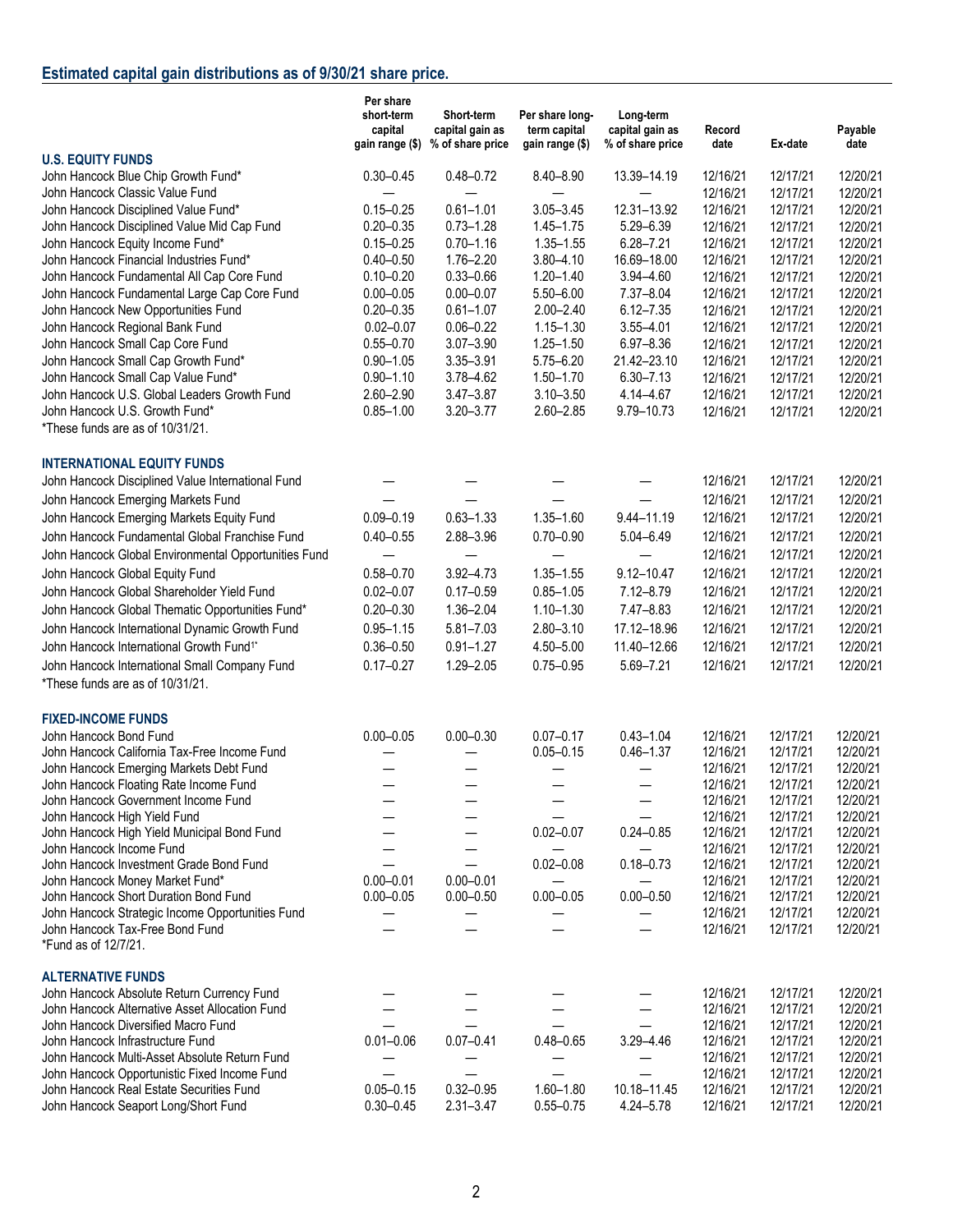## **Estimated capital gain distributions as of 9/30/21 share price**

|                                                                                       | Per share<br>short-term<br>capital gain | Short-term<br>capital gain<br>as % of share | Per share<br>long-term<br>capital | Long-term<br>capital gain<br>as % of |                      |                      |                      |
|---------------------------------------------------------------------------------------|-----------------------------------------|---------------------------------------------|-----------------------------------|--------------------------------------|----------------------|----------------------|----------------------|
|                                                                                       | range (\$)                              | price                                       | gain range (\$)                   | share price                          | Record date          | Ex-date              | Payable date         |
| <b>ASSET ALLOCATION FUNDS</b>                                                         |                                         |                                             |                                   |                                      |                      |                      |                      |
| John Hancock Balanced Fund                                                            | $0.00 - 0.05$                           | $0.00 - 0.19$                               | $0.45 - 0.60$                     | $1.71 - 2.28$                        | 12/16/21             | 12/17/21             | 12/20/21             |
| John Hancock Multi-Asset High Income Fund                                             | $0.35 - 0.50$                           | 3.26-4.66                                   | $0.08 - 0.18$                     | $0.75 - 1.68$                        | 12/16/21             | 12/17/21             | 12/20/21             |
| John Hancock Multimanager 2010 Lifetime Portfolio                                     | $0.04 - 0.09$                           | $0.43 - 0.97$                               | $0.35 - 0.45$                     | $3.77 - 4.85$                        | 12/28/21             | 12/29/21             | 12/30/21             |
| John Hancock Multimanager 2015 Lifetime Portfolio                                     | $0.03 - 0.08$                           | $0.31 - 0.84$                               | $0.48 - 0.58$                     | $5.02 - 6.07$                        | 12/28/21             | 12/29/21             | 12/30/21             |
| John Hancock Multimanager 2020 Lifetime Portfolio                                     | $0.03 - 0.08$                           | $0.28 - 0.75$                               | $0.65 - 0.75$                     | $6.09 - 7.03$                        | 12/28/21             | 12/29/21             | 12/30/21             |
| John Hancock Multimanager 2025 Lifetime Portfolio                                     | $0.04 - 0.09$                           | $0.34 - 0.76$                               | $0.65 - 0.80$                     | $5.50 - 6.76$                        | 12/28/21             | 12/29/21             | 12/30/21             |
| John Hancock Multimanager 2030 Lifetime Portfolio                                     | $0.04 - 0.09$                           | $0.32 - 0.72$                               | $0.65 - 0.80$                     | $5.22 - 6.43$                        | 12/28/21             | 12/29/21             | 12/30/21             |
| John Hancock Multimanager 2035 Lifetime Portfolio                                     | $0.05 - 0.10$                           | $0.38 - 0.76$                               | $0.70 - 0.85$                     | 5.34-6.48                            | 12/28/21             | 12/29/21             | 12/30/21             |
| John Hancock Multimanager 2040 Lifetime Portfolio                                     | $0.06 - 0.16$                           | $0.45 - 1.19$                               | $0.65 - 0.80$                     | 4.82-5.94                            | 12/28/21             | 12/29/21             | 12/30/21             |
| John Hancock Multimanager 2045 Lifetime Portfolio                                     | $0.07 - 0.17$                           | $0.53 - 1.28$                               | $0.60 - 0.75$                     | 4.50 - 5.63                          | 12/28/21             | 12/29/21             | 12/30/21             |
| John Hancock Multimanager 2050 Lifetime Portfolio                                     | $0.00 - 0.05$                           | $0.00 - 0.34$                               | $0.85 - 1.00$                     | $5.71 - 6.71$                        | 12/28/21             | 12/29/21             | 12/30/21             |
| John Hancock Multimanager 2055 Lifetime Portfolio                                     | $0.00 - 0.05$                           | $0.00 - 0.36$                               | $0.78 - 0.90$                     | 5.56-6.42                            | 12/28/21             | 12/29/21             | 12/30/21             |
| John Hancock Multimanager 2060 Lifetime Portfolio                                     | $0.00 - 0.05$                           | $0.00 - 0.32$                               | $0.80 - 1.00$                     | $5.07 - 6.33$                        | 12/28/21             | 12/29/21             | 12/30/21             |
| John Hancock Multimanager 2065 Lifetime Portfolio                                     | $0.01 - 0.06$                           | $0.08 - 0.46$                               | $0.03 - 0.08$                     | $0.23 - 0.61$                        | 12/28/21             | 12/29/21             | 12/30/21             |
| John Hancock Multimanager Lifestyle Aggressive Portfolio                              | $0.05 - 0.15$                           | $0.28 - 0.84$                               | $1.05 - 1.25$                     | 5.85-6.96                            | 12/28/21             | 12/29/21             | 12/30/21             |
| John Hancock Multimanager Lifestyle Balanced Portfolio                                | $0.05 - 0.15$                           | $0.30 - 0.91$                               | $0.90 - 1.10$                     | 5.48-6.69                            | 12/28/21             | 12/29/21             | 12/30/21             |
| John Hancock Multimanager Lifestyle Conservative Portfolio                            | $0.01 - 0.06$                           | $0.07 - 0.44$                               | $0.30 - 0.45$                     | $2.18 - 3.27$                        | 12/28/21             | 12/29/21             | 12/30/21             |
| John Hancock Multimanager Lifestyle Growth Portfolio                                  | $0.05 - 0.15$                           | $0.29 - 0.86$                               | $0.95 - 1.15$                     | $5.45 - 6.60$                        | 12/28/21             | 12/29/21             | 12/30/21             |
| John Hancock Multimanager Lifestyle Moderate Portfolio                                | $0.02 - 0.10$                           | $0.14 - 0.68$                               | $0.60 - 0.80$                     | 4.08-5.45                            | 12/28/21             | 12/29/21             | 12/30/21             |
| <b>ESG FUNDS</b>                                                                      |                                         |                                             |                                   |                                      |                      |                      |                      |
| John Hancock ESG Core Bond Fund                                                       |                                         |                                             | $0.05 - 0.15$                     | $0.48 - 1.45$                        | 12/16/21             | 12/17/21             | 12/20/21             |
| John Hancock ESG International Equity Fund                                            | $0.05 - 0.15$                           | $0.31 - 0.92$                               | $0.35 - 0.55$                     | $2.14 - 3.36$                        | 12/16/21             | 12/17/21             | 12/20/21             |
| John Hancock ESG Large Cap Core Fund                                                  | $0.00 - 0.05$                           | $0.00 - 0.24$                               | $0.62 - 0.80$                     | 2.99-3.86                            | 12/16/21             | 12/17/21             | 12/20/21             |
| <b>EXCHANGE-TRADED FUNDS</b>                                                          |                                         |                                             |                                   |                                      |                      |                      |                      |
| John Hancock Corporate Bond ETF                                                       |                                         |                                             |                                   |                                      | 12/28/21             | 12/27/21             | 12/30/21             |
| John Hancock Mortgage-Backed Securities ETF                                           |                                         |                                             |                                   | $\overline{\phantom{0}}$             | 12/28/21             | 12/27/21             | 12/30/21             |
| John Hancock Multifactor Consumer Discretionary ETF                                   |                                         | —                                           |                                   | —                                    | 12/28/21             | 12/27/21             | 12/30/21             |
| John Hancock Multifactor Consumer Staples ETF                                         |                                         | —                                           |                                   | —                                    | 12/28/21             | 12/27/21             | 12/30/21             |
| John Hancock Multifactor Developed International ETF                                  | —                                       | $\overline{\phantom{m}}$                    | $\overline{\phantom{m}}$          | $\overline{\phantom{0}}$             | 12/28/21             | 12/27/21             | 12/30/21             |
| John Hancock Multifactor Emerging Markets ETF                                         | —                                       | $\qquad \qquad$                             | —                                 | $\overline{\phantom{0}}$             | 12/28/21             | 12/27/21             | 12/30/21             |
| John Hancock Multifactor Energy ETF                                                   |                                         | $\overline{\phantom{0}}$                    | —                                 | $\overline{\phantom{0}}$             | 12/28/21             | 12/27/21             | 12/30/21             |
| John Hancock Multifactor Financials ETF                                               |                                         | $\overline{\phantom{0}}$                    |                                   | $\overline{\phantom{0}}$             | 12/28/21             | 12/27/21             | 12/30/21             |
| John Hancock Multifactor Healthcare ETF                                               | —                                       | —                                           | —                                 | —                                    | 12/28/21             | 12/27/21             | 12/30/21             |
| John Hancock Multifactor Industrials ETF                                              |                                         |                                             |                                   |                                      | 12/28/21             | 12/27/21             | 12/30/21             |
| John Hancock Multifactor Large Cap ETF                                                |                                         | —<br>——                                     | —                                 | $\overline{\phantom{0}}$             | 12/28/21             | 12/27/21             | 12/30/21             |
| John Hancock Multifactor Materials ETF                                                |                                         |                                             |                                   |                                      | 12/28/21             | 12/27/21             | 12/30/21             |
| John Hancock Multifactor Media and Communications ETF                                 |                                         |                                             |                                   | —                                    | 12/28/21             | 12/27/21             | 12/30/21             |
| John Hancock Multifactor Mid Cap ETF                                                  |                                         |                                             |                                   |                                      | 12/28/21             | 12/27/21             | 12/30/21             |
| John Hancock Multifactor Small Cap ETF                                                |                                         |                                             |                                   |                                      | 12/28/21             | 12/27/21             | 12/30/21             |
| John Hancock Multifactor Technology ETF                                               |                                         |                                             |                                   |                                      | 12/28/21             | 12/27/21             | 12/30/21             |
| John Hancock Multifactor Utilities ETF                                                |                                         |                                             |                                   |                                      | 12/28/21             | 12/27/21             | 12/30/21             |
| <b>CLOSED-END FUNDS</b>                                                               |                                         |                                             |                                   |                                      |                      |                      |                      |
| John Hancock Tax-Advantaged Dividend Income Fund                                      |                                         |                                             | $0.00 - 0.05$                     | $0.00 - 0.21$                        | 12/13/21             | 12/10/21             | 12/20/21             |
| John Hancock Premium Dividend Fund                                                    | $0.00 - 0.05$                           | $0.00 - 0.35$                               | $0.00 - 0.05$                     | $0.00 - 0.35$                        | 12/13/21             | 12/10/21             | 12/20/21             |
| John Hancock Financial Opportunities Fund<br>John Hancock Hedged Equity & Income Fund |                                         |                                             | $0.00 - 0.05$                     | $0.00 - 0.13$                        | 12/13/21<br>12/13/21 | 12/10/21<br>12/10/21 | 12/31/21<br>12/31/21 |
| John Hancock Income Securities Trust                                                  | $0.05 - 0.15$                           | $0.31 - 0.94$                               | $0.12 - 0.22$                     | $0.75 - 1.38$                        | 12/13/21             | 12/10/21             | 12/31/21             |
| John Hancock Investors Trust                                                          |                                         |                                             |                                   |                                      | 12/13/21             | 12/10/21             | 12/31/21             |
| John Hancock Preferred Income Fund                                                    |                                         |                                             |                                   | —                                    | 12/13/21             | 12/10/21             | 12/20/21             |
| John Hancock Preferred Income Fund II                                                 |                                         |                                             |                                   | —                                    | 12/13/21             | 12/10/21             | 12/31/21             |
| John Hancock Preferred Income Fund III                                                |                                         |                                             |                                   | $\overline{\phantom{0}}$             | 12/13/21             | 12/10/21             | 12/31/21             |
| John Hancock Tax-Advantaged Global Shareholder Yield Fund                             |                                         |                                             |                                   | $\qquad \qquad -$                    | 12/13/21             | 12/10/21             | 12/31/21             |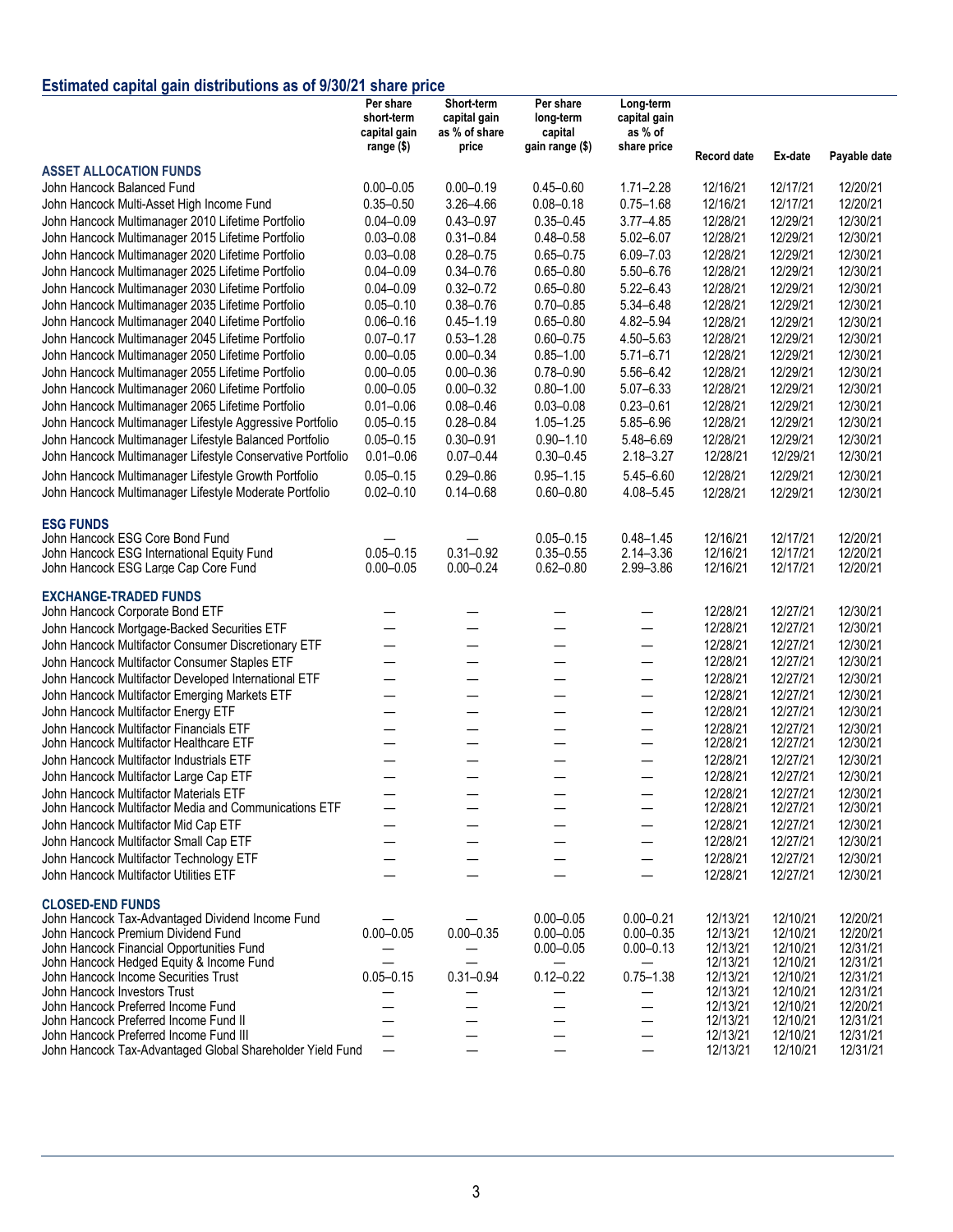## **Estimated annual income distributions as of 9/30/21 share price**

|                                                                                                        | Per share income<br>distribution range | Income distribution            | <b>Dividend</b>      | Ex-dividend          | <b>Dividend</b>      |
|--------------------------------------------------------------------------------------------------------|----------------------------------------|--------------------------------|----------------------|----------------------|----------------------|
| <b>U.S. EQUITY FUNDS</b>                                                                               | \$)                                    | as % of share price            | record date          | date                 | payable date         |
| John Hancock Blue Chip Growth Fund                                                                     |                                        |                                | 12/16/21             | 12/17/21             | 12/20/21             |
| John Hancock Classic Value Fund                                                                        | $0.20 - 0.30$                          | $0.52 - 0.79$                  | 12/16/21             | 12/17/21             | 12/20/21             |
| John Hancock Disciplined Value Fund                                                                    | $0.15 - 0.25$                          | $0.61 - 1.01$                  | 12/16/21             | 12/17/21             | 12/20/21             |
| John Hancock Disciplined Value Mid Cap Fund                                                            | $0.08 - 0.18$                          | $0.29 - 0.66$                  | 12/16/21             | 12/17/21             | 12/20/21             |
| John Hancock Financial Industries Fund                                                                 | $0.35 - 0.45$                          | $1.54 - 1.98$                  | 12/16/21             | 12/17/21             | 12/20/21             |
| John Hancock Fundamental All Cap Core Fund                                                             |                                        |                                | 12/16/21             | 12/17/21             | 12/20/21             |
| John Hancock Fundamental Large Cap Core Fund                                                           | $0.06 - 0.16$                          | $0.08 - 0.21$                  | 12/16/21             | 12/17/21             | 12/20/21             |
| John Hancock New Opportunities Fund                                                                    |                                        |                                | 12/16/21             | 12/17/21             | 12/20/21             |
| John Hancock Small Cap Core Fund                                                                       |                                        |                                | 12/16/21             | 12/17/21             | 12/20/21             |
| John Hancock Small Cap Growth Fund                                                                     |                                        |                                | 12/16/21             | 12/17/21             | 12/20/21             |
| John Hancock Small Cap Value Fund                                                                      | $0.08 - 0.18$                          | $0.34 - 0.76$                  | 12/16/21             | 12/17/21             | 12/20/21             |
| John Hancock U.S. Global Leaders Growth Fund                                                           |                                        |                                | 12/16/21             | 12/17/21             | 12/20/21             |
| John Hancock U.S. Growth Fund                                                                          |                                        |                                | 12/16/21             | 12/17/21             | 12/20/21             |
|                                                                                                        |                                        |                                |                      |                      |                      |
| <b>INTERNATIONAL EQUITY FUNDS</b>                                                                      |                                        | $2.11 - 3.17$                  | 12/16/21             | 12/17/21             | 12/20/21             |
| John Hancock Disciplined Value International Fund                                                      | $0.30 - 0.45$                          |                                |                      |                      | 12/20/21             |
| John Hancock Emerging Markets Fund                                                                     | $0.22 - 0.32$                          | $1.72 - 2.50$                  | 12/16/21<br>12/16/21 | 12/17/21             |                      |
| John Hancock Emerging Markets Equity Fund                                                              | $0.03 - 0.08$                          | $0.21 - 0.56$                  | 12/16/21             | 12/17/21             | 12/20/21             |
| John Hancock Fundamental Global Franchise Fund                                                         | $0.01 - 0.06$                          | $0.07 - 0.43$                  |                      | 12/17/21             | 12/20/21             |
| John Hancock Global Environmental Opportunities Fund                                                   | $0.00 - 0.05$                          | $0.00 - 0.50$                  | 12/16/21             | 12/17/21             | 12/20/21             |
| John Hancock Global Equity Fund                                                                        | $0.18 - 0.28$                          | $1.22 - 1.89$                  | 12/16/21             | 12/17/21             | 12/20/21             |
| John Hancock Global Thematic Opportunities Fund                                                        | $0.01 - 0.06$                          | $0.07 - 0.41$                  | 12/16/21             | 12/17/21             | 12/20/21             |
| John Hancock International Dynamic Growth Fund                                                         | $0.00 - 0.05$                          | $0.00 - 0.31$                  | 12/16/21             | 12/17/21             | 12/20/21             |
| John Hancock International Growth Fund <sup>1</sup>                                                    | $0.15 - 0.25$                          | $0.38 - 0.63$                  | 12/16/21             | 12/17/21             | 12/20/21             |
| John Hancock International Small Company Fund                                                          | $0.22 - 0.32$                          | $1.67 - 2.43$                  | 12/16/21             | 12/17/21             | 12/20/21             |
| <b>ALTERNATIVE FUNDS</b>                                                                               |                                        |                                |                      |                      |                      |
| John Hancock Absolute Return Currency Fund                                                             |                                        |                                | 12/16/21             | 12/17/21             | 12/20/21             |
| John Hancock Alternative Asset Allocation Fund                                                         | $0.02 - 0.10$                          | $0.14 - 0.69$                  | 12/16/21             | 12/17/21             | 12/20/21             |
| John Hancock Diversified Macro Fund                                                                    | $0.13 - 0.23$                          | $1.39 - 2.46$                  | 12/16/21             | 12/17/21             | 12/20/21             |
| John Hancock Multi-Asset Absolute Return Fund                                                          |                                        |                                | 12/16/21             | 12/17/21             | 12/20/21             |
| John Hancock Opportunistic Fixed Income Fund                                                           | $0.07 - 0.14$                          | $0.52 - 1.04$                  | 12/16/21             | 12/17/21             | 12/20/21             |
| John Hancock Real Estate Securities Fund                                                               | $0.01 - 0.10$                          | $0.06 - 0.64$                  | 12/16/21             | 12/17/21             | 12/20/21             |
| John Hancock Seaport Long/Short Fund                                                                   |                                        |                                | 12/16/21             | 12/17/21             | 12/20/21             |
|                                                                                                        |                                        |                                |                      |                      |                      |
| <b>ASSET ALLOCATION FUNDS</b>                                                                          |                                        |                                |                      |                      |                      |
| John Hancock Multimanager Lifestyle Aggressive Portfolio                                               | $0.38 - 0.50$                          | $2.12 - 2.78$                  | 12/28/21             | 12/29/21             | 12/30/21             |
| John Hancock Multimanager Lifestyle Growth Portfolio                                                   | $0.38 - 0.50$                          | $2.18 - 2.87$                  | 12/28/21             | 12/29/21             | 12/30/21             |
| John Hancock Multimanager 2010 Lifetime Portfolio                                                      | $0.22 - 0.32$                          | $2.37 - 3.45$                  | 12/28/21             | 12/29/21             | 12/30/21             |
| John Hancock Multimanager 2015 Lifetime Portfolio                                                      | $0.22 - 0.32$                          | $2.30 - 3.35$                  | 12/28/21             | 12/29/21             | 12/30/21             |
| John Hancock Multimanager 2020 Lifetime Portfolio                                                      | $0.25 - 0.35$                          | $2.34 - 3.28$                  | 12/28/21             | 12/29/21             | 12/30/21             |
| John Hancock Multimanager 2025 Lifetime Portfolio                                                      | $0.24 - 0.34$                          | $2.03 - 2.87$                  | 12/28/21             | 12/29/21             | 12/30/21             |
| John Hancock Multimanager 2030 Lifetime Portfolio                                                      | $0.26 - 0.36$                          | $2.09 - 2.89$                  | 12/28/21             | 12/29/21             | 12/30/21             |
| John Hancock Multimanager 2035 Lifetime Portfolio                                                      | $0.27 - 0.37$                          | $2.06 - 2.82$                  | 12/28/21             | 12/29/21             | 12/30/21             |
| John Hancock Multimanager 2040 Lifetime Portfolio<br>John Hancock Multimanager 2045 Lifetime Portfolio | $0.28 - 0.38$<br>$0.29 - 0.39$         | 2.08-2.82                      | 12/28/21             | 12/29/21<br>12/29/21 | 12/30/21<br>12/30/21 |
| John Hancock Multimanager 2050 Lifetime Portfolio                                                      | $0.32 - 0.42$                          | $2.18 - 2.93$<br>$2.15 - 2.82$ | 12/28/21<br>12/28/21 | 12/29/21             | 12/30/21             |
| John Hancock Multimanager 2055 Lifetime Portfolio                                                      | $0.31 - 0.41$                          | $2.21 - 2.92$                  | 12/28/21             | 12/29/21             | 12/30/21             |
| John Hancock Multimanager 2060 Lifetime Portfolio                                                      | $0.36 - 0.46$                          | $2.28 - 2.91$                  | 12/28/21             | 12/29/21             | 12/30/21             |
| John Hancock Multimanager 2065 Lifetime Portfolio                                                      | $0.29 - 0.39$                          | $2.21 - 2.98$                  | 12/28/21             | 12/29/21             | 12/30/21             |
|                                                                                                        |                                        |                                |                      |                      |                      |
| <b>ESG FUNDS</b>                                                                                       |                                        |                                |                      |                      |                      |
| John Hancock ESG International Equity Fund                                                             | $0.10 - 0.20$                          | $0.61 - 1.22$                  | 12/16/21             | 12/17/21             | 12/20/21             |
| John Hancock ESG Large Cap Core Fund                                                                   | $0.02 - 0.07$                          | $0.10 - 0.34$                  | 12/16/21             | 12/17/21             | 12/20/21             |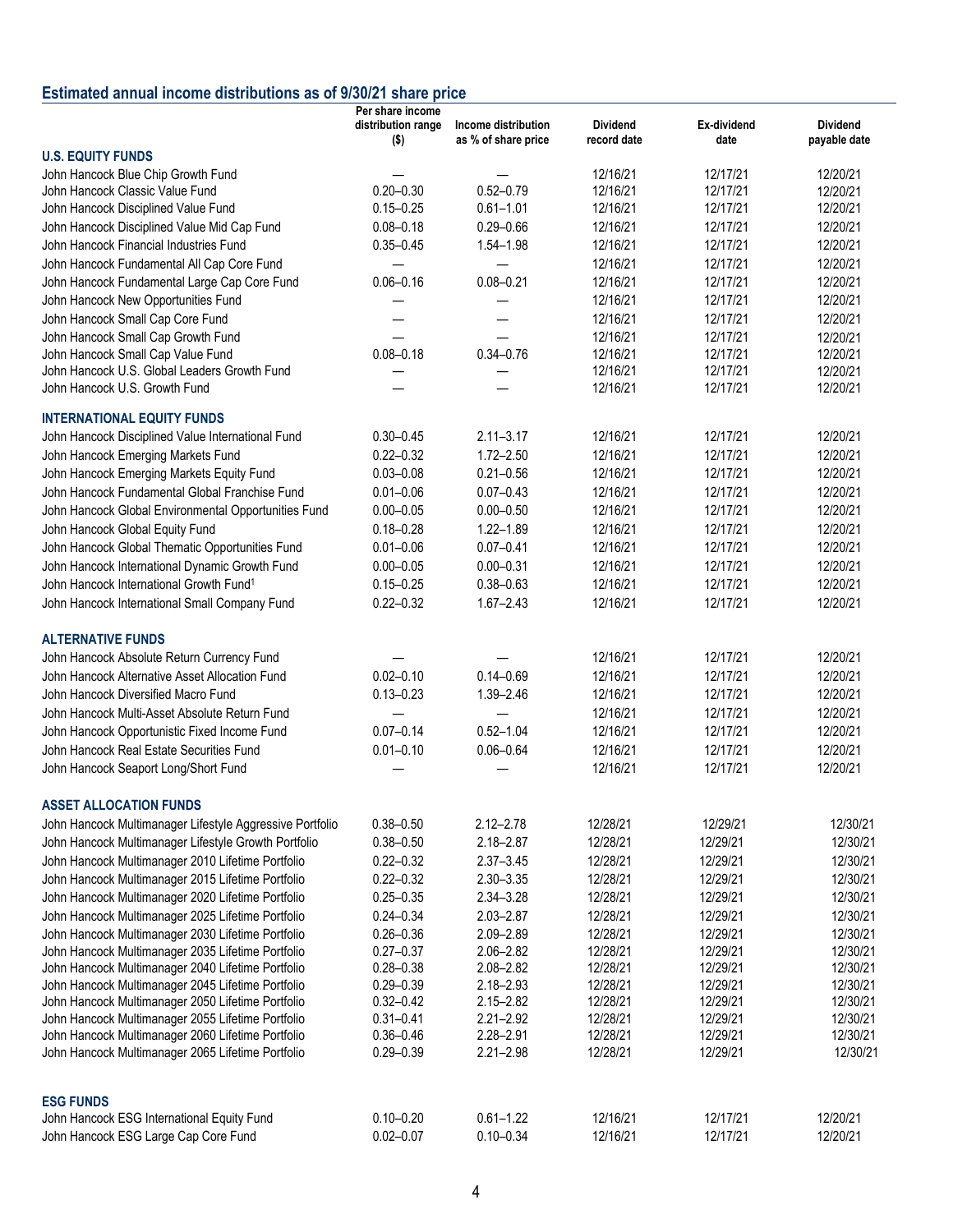#### **Estimated semiannual income distributions as of 9/30/21 share price**

|                                                       | Per share income<br>distribution range<br>$($ \$) | Income distribution<br>as % of share price | <b>Dividend</b><br>record date | Ex-dividend<br>date | <b>Dividend</b><br>payable date |
|-------------------------------------------------------|---------------------------------------------------|--------------------------------------------|--------------------------------|---------------------|---------------------------------|
| <b>EXCHANGE-TRADED FUNDS</b>                          |                                                   |                                            |                                |                     |                                 |
| John Hancock Multifactor Consumer Discretionary ETF   | $0.05 - 0.15$                                     | $0.10 - 0.29$                              | 12/28/21                       | 12/27/21            | 12/30/21                        |
| John Hancock Multifactor Consumer Staples ETF         | $0.32 - 0.42$                                     | $0.95 - 1.24$                              | 12/28/21                       | 12/27/21            | 12/30/21                        |
| John Hancock Multifactor Developed International ETF  | $0.38 - 0.48$                                     | $1.14 - 1.44$                              | 12/28/21                       | 12/27/21            | 12/30/21                        |
| John Hancock Multifactor Emerging Markets ETF         | $0.28 - 0.38$                                     | $0.94 - 1.28$                              | 12/28/21                       | 12/27/21            | 12/30/21                        |
| John Hancock Multifactor Energy ETF                   | $0.27 - 0.37$                                     | $1.27 - 1.75$                              | 12/28/21                       | 12/27/21            | 12/30/21                        |
| John Hancock Multifactor Financials ETF               | $0.33 - 0.43$                                     | $0.64 - 0.84$                              | 12/28/21                       | 12/27/21            | 12/30/21                        |
| John Hancock Multifactor Healthcare ETF               | $0.24 - 0.34$                                     | $0.50 - 0.71$                              | 12/28/21                       | 12/27/21            | 12/30/21                        |
| John Hancock Multifactor Industrials ETF              | $0.19 - 0.29$                                     | $0.38 - 0.58$                              | 12/28/21                       | 12/27/21            | 12/30/21                        |
| John Hancock Multifactor Large Cap ETF                | $0.29 - 0.39$                                     | $0.53 - 0.72$                              | 12/28/21                       | 12/27/21            | 12/30/21                        |
| John Hancock Multifactor Materials ETF                | $0.34 - 0.44$                                     | $0.77 - 1.00$                              | 12/28/21                       | 12/27/21            | 12/30/21                        |
| John Hancock Multifactor Media and Communications ETF | $0.12 - 0.22$                                     | $0.32 - 0.58$                              | 12/28/21                       | 12/27/21            | 12/30/21                        |
| John Hancock Multifactor Mid Cap ETF                  | $0.24 - 0.34$                                     | $0.46 - 0.66$                              | 12/28/21                       | 12/27/21            | 12/30/21                        |
| John Hancock Multifactor Small Cap ETF                | $0.13 - 0.23$                                     | $0.38 - 0.67$                              | 12/28/21                       | 12/27/21            | 12/30/21                        |
| John Hancock Multifactor Technology ETF               | $0.16 - 0.26$                                     | $0.18 - 0.29$                              | 12/28/21                       | 12/27/21            | 12/30/21                        |
| John Hancock Multifactor Utilities ETF                | $0.46 - 0.56$                                     | $1.44 - 1.75$                              | 12/28/21                       | 12/27/21            | 12/30/21                        |

#### **Estimated monthly income distributions as of 9/30/21 share price**

|                                                                                                                | Per share income<br>distribution range<br>$($ \$) | Income distribution<br>as % of share price | <b>Dividend</b><br>record date | Ex-dividend<br>date  | <b>Dividend</b><br>payable date |
|----------------------------------------------------------------------------------------------------------------|---------------------------------------------------|--------------------------------------------|--------------------------------|----------------------|---------------------------------|
| <b>EXCHANGE-TRADED FUNDS</b><br>John Hancock Corporate Bond ETF<br>John Hancock Mortgage-Backed Securities ETF | $0.07 - 0.17$<br>$0.02 - 0.12$                    | $0.27 - 0.66$<br>$0.08 - 0.48$             | 12/28/21<br>12/28/21           | 12/27/21<br>12/27/21 | 12/30/21<br>12/30/21            |

#### **Estimated calendar year-end distributions for select monthly and quarterly distributing funds as of 9/30/21 share price**

The table below includes estimated calendar year-end distributions for select funds that distribute either monthly or quarterly. John Hancock Multimanager Lifestyle Portfolios that are shown below distribute income quarterly, and these fourth-quarter distributions are expected to be higher relative to previous quarters due to annual distributions generated by certain underlying funds in which they invest. John Hancock Multi Asset High Income Fund listed below distributes income monthly, and the December distribution is expected to be higher relative to previous months due to annual distributions generated by certain underlying funds in which it invests. The John Hancock income funds listed below are monthly distributing funds that are expected to make an additional special distribution at year end due to tax adjustments.

|                                                            | Per share income<br>distribution range<br>$($ \$) | Income distribution<br>as % of share price | <b>Dividend</b><br>record date | Ex-dividend<br>date | <b>Dividend</b><br>payable date |
|------------------------------------------------------------|---------------------------------------------------|--------------------------------------------|--------------------------------|---------------------|---------------------------------|
| <b>ASSET ALLOCATION FUNDS</b>                              |                                                   |                                            |                                |                     |                                 |
| John Hancock Multi-Asset High Income Fund                  |                                                   |                                            | 12/16/21                       | 12/17/21            | 12/20/21                        |
| John Hancock Multimanager Lifestyle Balanced Portfolio     | $0.28 - 0.38$                                     | $1.70 - 2.31$                              | 12/28/21                       | 12/29/21            | 12/30/21                        |
| John Hancock Multimanager Lifestyle Conservative Portfolio | $0.15 - 0.25$                                     | $1.09 - 1.82$                              | 12/28/21                       | 12/29/21            | 12/30/21                        |
| John Hancock Multimanager Lifestyle Moderate Portfolio     | $0.20 - 0.30$                                     | 1.36-2.04                                  | 12/28/21                       | 12/29/21            | 12/30/21                        |
| <b>ESG FUNDS</b>                                           |                                                   |                                            |                                |                     |                                 |
| John Hancock ESG Core Bond Fund                            | $0.00 - 0.05$                                     | $0.00 - 0.48$                              | 12/16/21                       | 12/17/21            | 12/31/21                        |
| <b>FIXED-INCOME FUNDS</b>                                  |                                                   |                                            |                                |                     |                                 |
| John Hancock Bond Fund                                     | $0.02 - 0.07$                                     | $0.12 - 0.43$                              | 12/16/21                       | 12/17/21            | 12/31/21                        |
| John Hancock Floating Rate Fund                            | $0.04 - 0.09$                                     | $0.48 - 1.08$                              | 12/16/21                       | 12/17/21            | 12/31/21                        |
| John Hancock Government Income Fund                        | $0.02 - 0.07$                                     | $0.21 - 0.73$                              | 12/16/21                       | 12/17/21            | 12/31/21                        |
| John Hancock Income Fund                                   | $0.04 - 0.09$                                     | $0.60 - 1.36$                              | 12/16/21                       | 12/17/21            | 12/31/21                        |
| John Hancock Investment Grade Bond Fund                    | $0.01 - 0.05$                                     | $0.09 - 0.46$                              | 12/16/21                       | 12/17/21            | 12/31/21                        |
| John Hancock Strategic Income Opportunities Fund           | $0.00 - 0.05$                                     | $0.00 - 0.44$                              | 12/16/21                       | 12/17/21            | 12/31/21                        |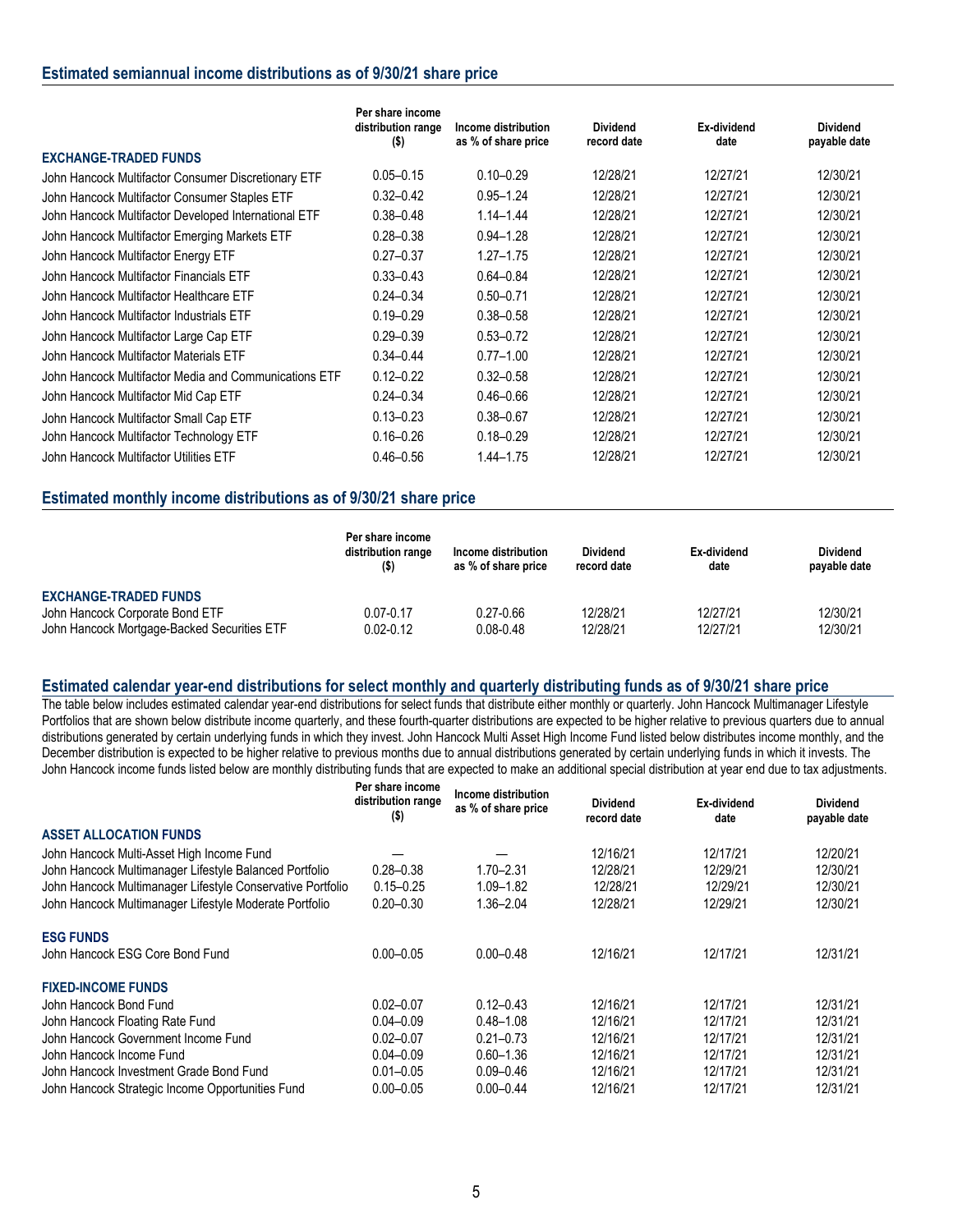# **Q&A**

## **Q: What are capital gains?**

A: When you sell a security, such as a stock or a bond, for more than you paid for it, you make a profit and experience a capital gain. Capital gains are generally taxable and fall into two categories: short term and long term.

## **Q: What is the difference between short- and long-term capital gains, and what are the tax implications?**

A: Short-term capital gains are triggered by profits from a taxable investment held for 12 months or less. Long-term capital gains are profits from a taxable investment held longer than 12 months. The distinction between these two types of capital gains is important because tax rates are generally higher for short-term gains than for long-term gains. Specific differences in rates vary depending on an investor's taxable income bracket.

## **Q: What is the difference between a capital gain distribution and an annual income distribution?**

A: A capital gain distribution is payment to fund shareholders from the profits of the sale of securities in the fund's portfolio. Typically, capital gain distributions are paid annually. An income distribution is made up of dividends, interest, and other income (less operating expenses) from the fund's portfolio. These distributions can be paid to shareholders monthly, quarterly, or annually, depending on the fund's distribution schedule.

## **Q: Why do funds pay capital gains?**

A: When a fund sells securities in its portfolio, it realizes gains or losses. If the fund's gains exceed its losses, the fund is required to distribute net gains to all shareholders before the end of the calendar year. These distributions typically occur once per year and are made primarily for tax reasons.

#### **Q: Based on market activity, what are the expectations for the amount of capital gains that funds will distribute in 2021?**

A: Most market indexes have generated positive results since the equity market bottom of March 2009. While market appreciation generally increases the likelihood that a fund will distribute capital gains, there can still be the potential for distributions in periods of market downturns or neutral market performance.

#### **Q: Who is responsible for paying taxes on distributions?**

A: Shareholders who own shares of a fund on the dividend record date are subject to applicable taxes, just as they would be if they bought and sold shares of the individual securities themselves or received a dividend or income payment. If your fund is held in a tax-deferred account, such as an IRA or a 401(k), capital gain and/or income taxes may not affect your account at this time but may be payable at a later date.

#### **Q: Does John Hancock Investment Management take steps to minimize capital gain distributions?**

A: We understand that taxes are an important issue for many of our shareholders. While tax implications are always taken into consideration, a portfolio management team doesn't make investment decisions based solely on tax impacts. A team's focus is on executing investment strategies to meet the fund's investment objective.

#### **Q: What do the key dates represent?**

A: If you're a shareholder in a fund on the dividend record date, you'll receive that fund's capital gain, annual income, or calendar year-end income distribution, as applicable. The ex-dividend date is the day on which the net asset value (NAV) of the fund is affected by the distribution. The dividend payable date is the date on which you'll actually receive the distribution, whether in the form of cash or additional shares.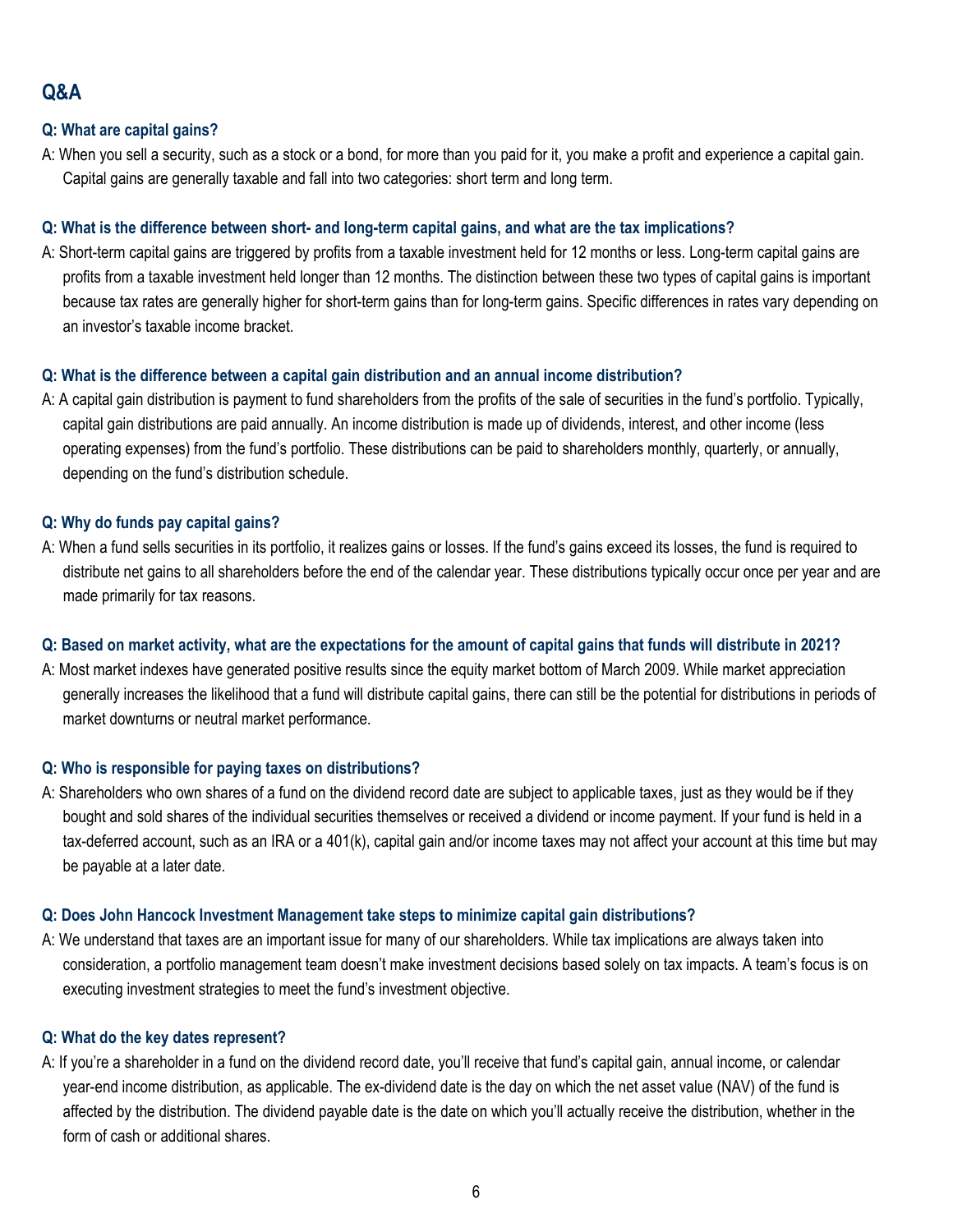#### **Q: How do these distributions affect the share price of the fund?**

A: When the fund distributes capital gains, annual income, or calendar year-end income distributions, the fund's share price decreases to reflect these payments. These distributions will reduce the fund's NAV per share by the amount of the distribution on the exdividend date. Investors who choose to reinvest their distribution are therefore able to purchase new shares at a lower price. Whether or not you choose to reinvest your distribution into new shares, you may still be required to pay taxes on these gains.

Please note, for John Hancock exchange-traded funds, no distribution reinvestment service is provided by the fund. Broker-dealers may make available the Depository Trust Company book-entry distribution reinvestment service for your use for reinvestment of distributions. You should contact your broker to determine the availability and costs of the service and the details of participation there. Brokers may require you to adhere to specific procedures and timetables. If this service is available and used, distributions of both income and realized gains will be automatically reinvested, in additional whole shares of the fund purchased in the secondary market.

#### **Q: Why are estimates provided for funds that make monthly or quarterly income distributions?**

A: Our goal is to provide you with the best information available about your potential tax liability so that you can talk with your financial professional and/or tax advisor and make any necessary adjustments to your accounts. The monthly and quarterly paying funds that we've included are all estimated to have higher-than-usual calendar year-end income distributions. In the case of three John Hancock Multimanager Lifestyle Portfolios—Balanced, Conservative, and Moderate—certain underlying funds in the portfolios are projected to make annual distributions that'll increase the fourth-quarter income distributions. John Hancock Income Allocation Fund, listed above, distributes income monthly, and the December distribution is expected to be higher relative to previous months due to annual distributions generated by certain underlying funds in which it invests. Five John Hancock income funds that distribute monthly are expected to pay a special distribution at year end due to tax adjustments that will be in addition to the regular December distribution. These funds are John Hancock Bond Fund, John Hancock ESG Core Bond Fund, John Hancock Floating Rate Fund, John Hancock Government Income Fund, John Hancock Income Fund, and John Hancock Investment Grade Bond Fund and John Hancock Strategic Income Opportunities Fund. Keep in mind that these are estimates and are subject to change.

#### **Q: Going forward, what can I expect to receive from John Hancock Investment Management?**

A: If you reinvest your distributions received from a John Hancock mutual fund, we'll mail you a confirmation shortly after the dividend payable date. If you take your distributions in cash, we'll mail you a check, also shortly after the dividend payable date. Remember, you can reinvest your check into the fund and account from which it came within 120 days of the payment date without incurring any sales charges. As noted above, John Hancock exchange-traded funds do not currently provide a distribution reinvestment service.

#### **Q: What about my other John Hancock Investment Management funds that do not appear in the tables?**

A: If your fund is not included in any of the tables provided here, it's not currently estimated to pay a capital gain, annual income distribution, or higher calendar year-end income distribution relative to previous periods. In the event that there is a change in a fund's status, you'll receive notification from John Hancock Investment Management shortly after the applicable distribution, as well as a Form 1099-DIV in early 2021. We'll also post final distribution information to the John Hancock Investment Management website, jhinvestments.com, when it's available. In general, it's advisable to wait until you receive Form 1099-DIV before calculating your taxes.